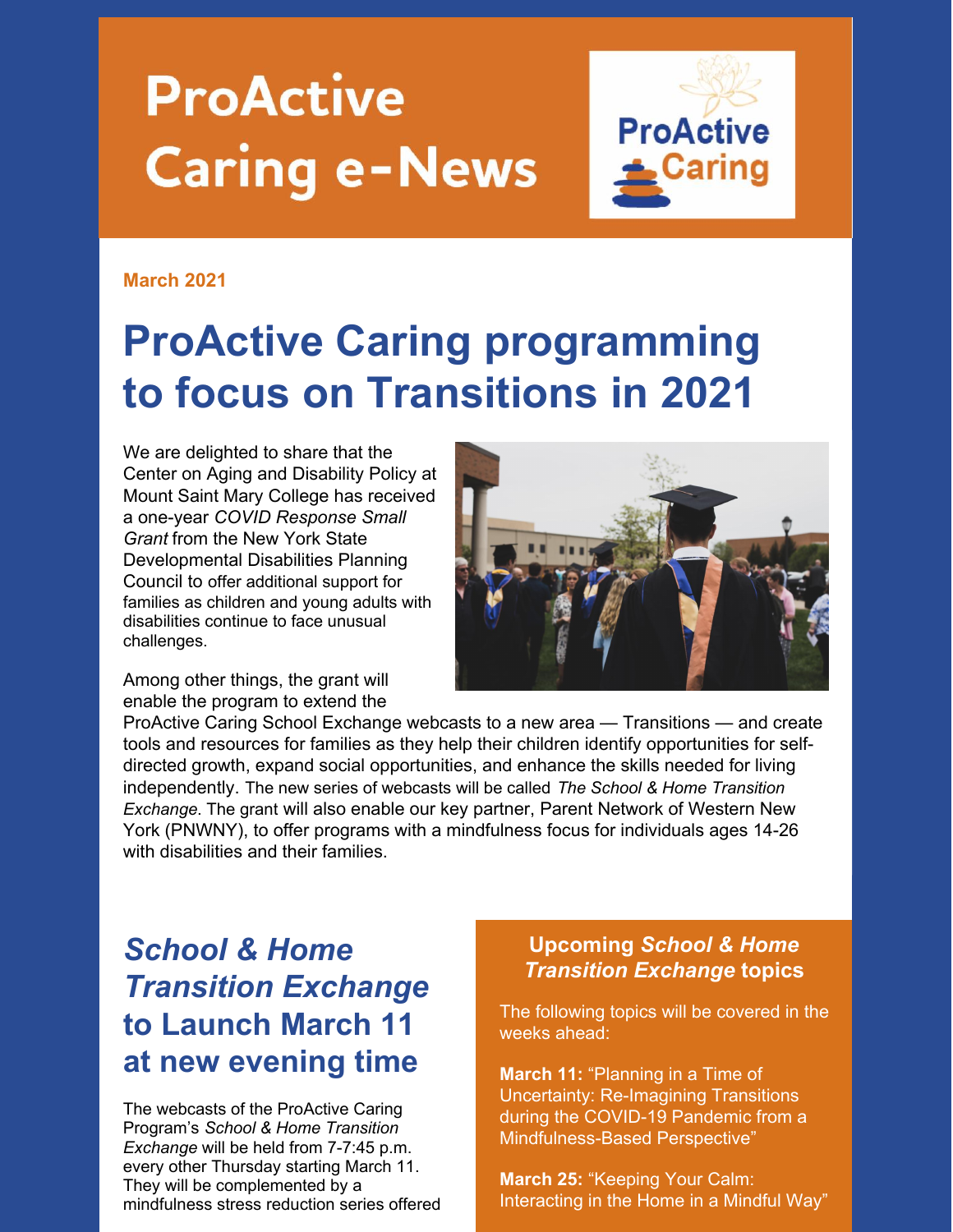by Parent Network of Western New York (PNWNY) at the same time on alternate weeks.

The *ProActive Caring School & Home Transition Exchange* has been scheduled in the early evening this year in response to input from members of the program's Advisory Council who indicated that parents and caregivers who want to interact rather than watch the recorded programs would find it easier to do so in the early evening.

**April 8:** "Stepping Out of Your Comfort Zone: Putting Your Best Foot Forward in a Stress-Free Way"

**April 22:** "Getting Ready to Learn: Mindful Transitioning to a School Environment"

#### **About the Program Facilitators**

*ProActive Caring School & Home Transition Exchange* webcasts will be moderated by Dr. Larry Force, Director of the Center on Aging and Disability Policy at Mount Saint Mary College, and facilitated by Peggy Pisano and Lisa Nathan, along with invited guests.



**Lisa Nathan** became a facilitator for the ProActive Caring Program three years ago. ProActive Caring "ticked all the boxes" for her: being a caregiver, having a child with an intellectual disability, and mindfulness and stress reduction. "There is a lot of support for our children when they are young," she said, "but less as they reach adulthood." The fact that ProActive Caring supports families for children's entire lifespans resonated with her and felt reassuring. Lisa began meditating while caring simultaneously for her husband, who had early-onset Alzheimer's, her elderly mother, and her three children.



**Peggy Pisano** has been a school psychologist for over 25 years, with an additional certification in school administration. She worked often with students transitioning from high school to life beyond school, whether to college, the work force, the armed services, or vocational settings. Her goals for the *ProActive Caring School & Home Transition Exchange* center on helping students and parents understand the process of leaving school and working on future plans, while reducing levels of stress and anxiety.

#### **How to participate**

To streamline communication from the ProActive Caring Program, we are asking people who are interested in taking part in the *ProActive Caring School & Home Transition Exchange* to register for these free programs. Rather than sending weekly videoconference links to everyone on our mailing list, we will send a link only to those who have indicated their intent to join us. To register, please provide your name and email by clicking on the button below. You can register once and receive the link for all the events.

> **Click here to [register](https://docs.google.com/forms/d/e/1FAIpQLSfJFumZm2lmhNI7CG-xdUn8CCsN3WQp5KH6XSYygk06w4V1Nw/viewform?usp=sf_link)**